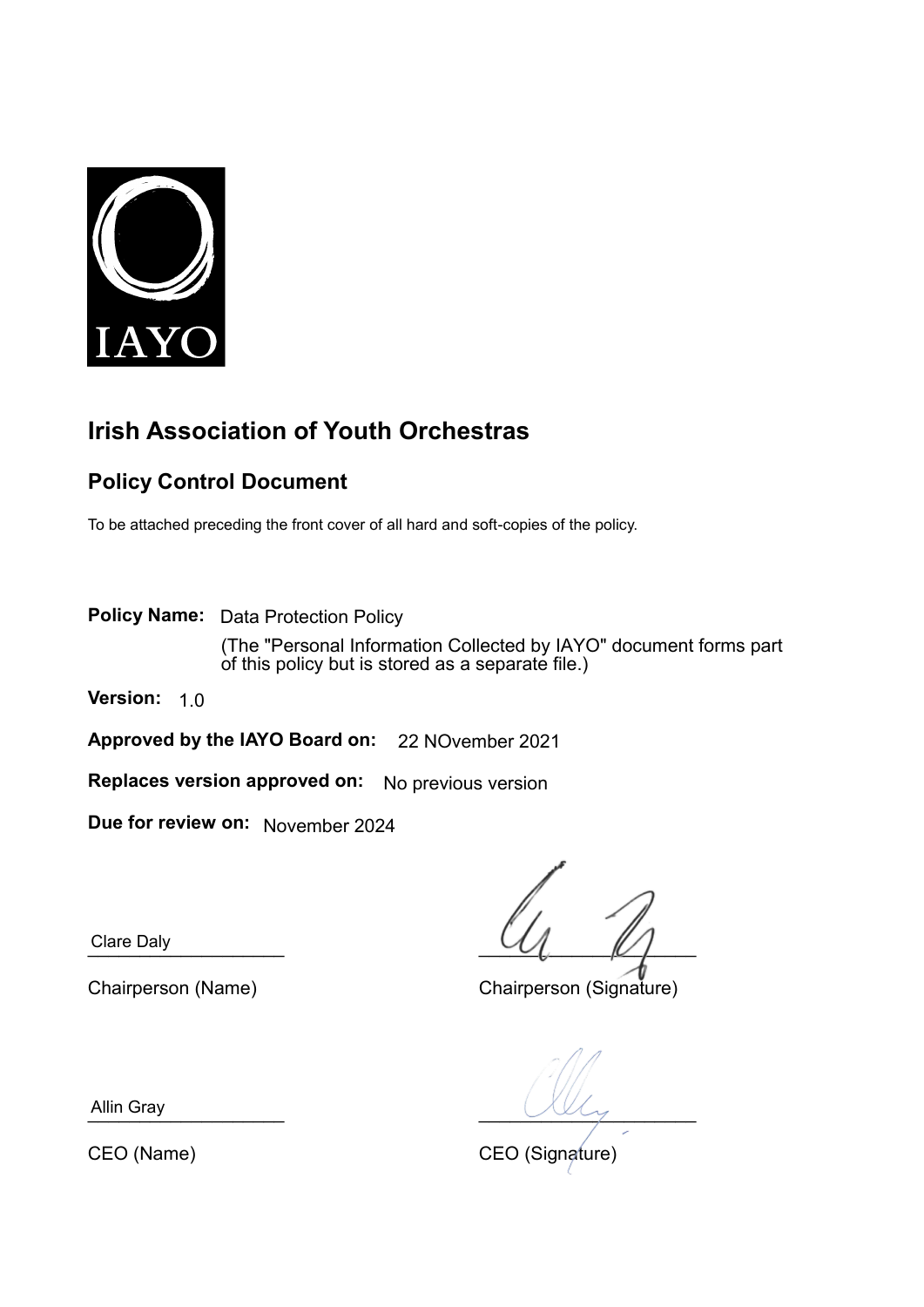

# **Irish Association of Youth Orchestras**

# **Data Protection Policy**

**November 2021**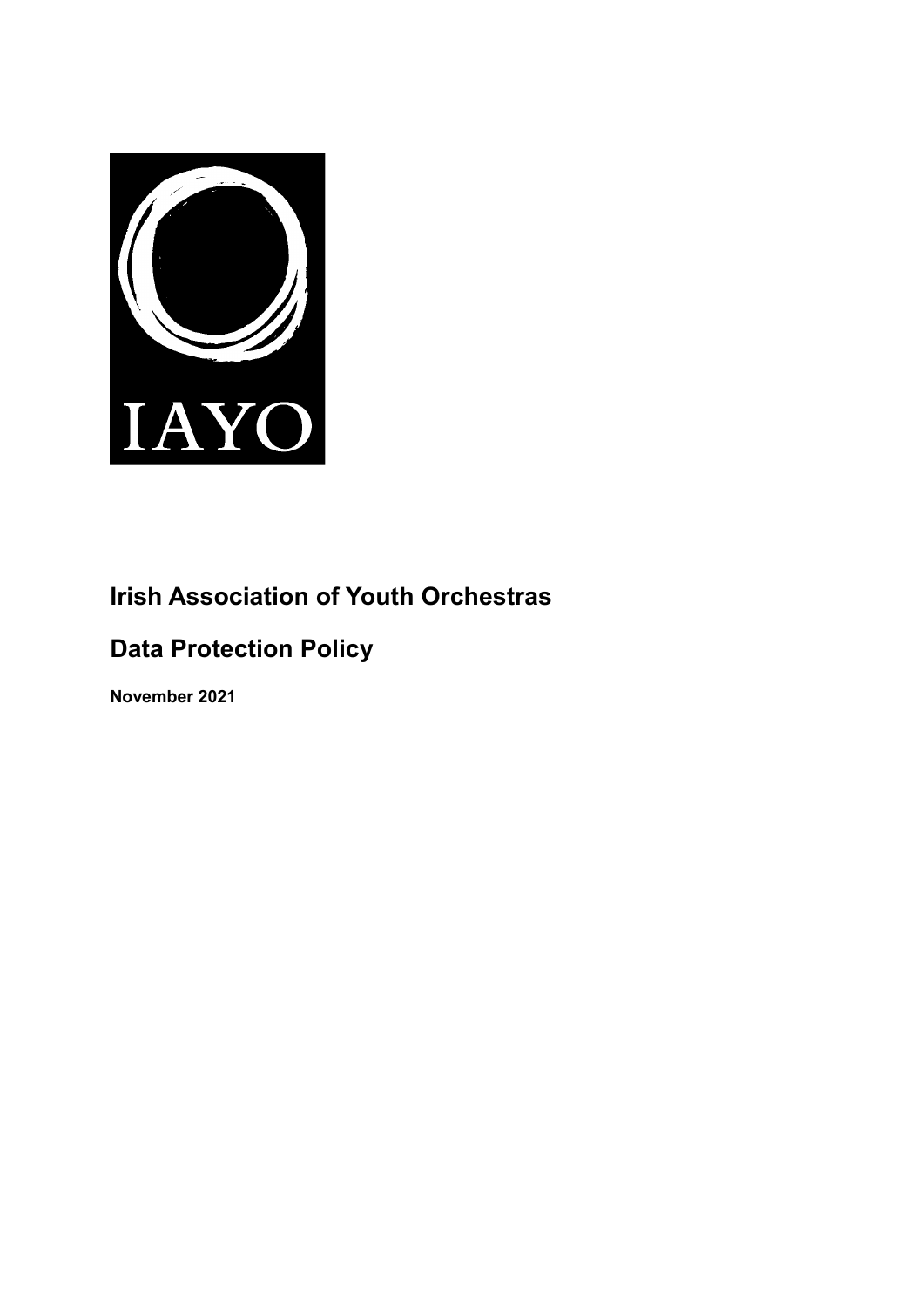## **Contents**

| Process Information Only in Ways Compatible with the Purposes for which it was Initially Given5 |  |
|-------------------------------------------------------------------------------------------------|--|
|                                                                                                 |  |
|                                                                                                 |  |
|                                                                                                 |  |
|                                                                                                 |  |
|                                                                                                 |  |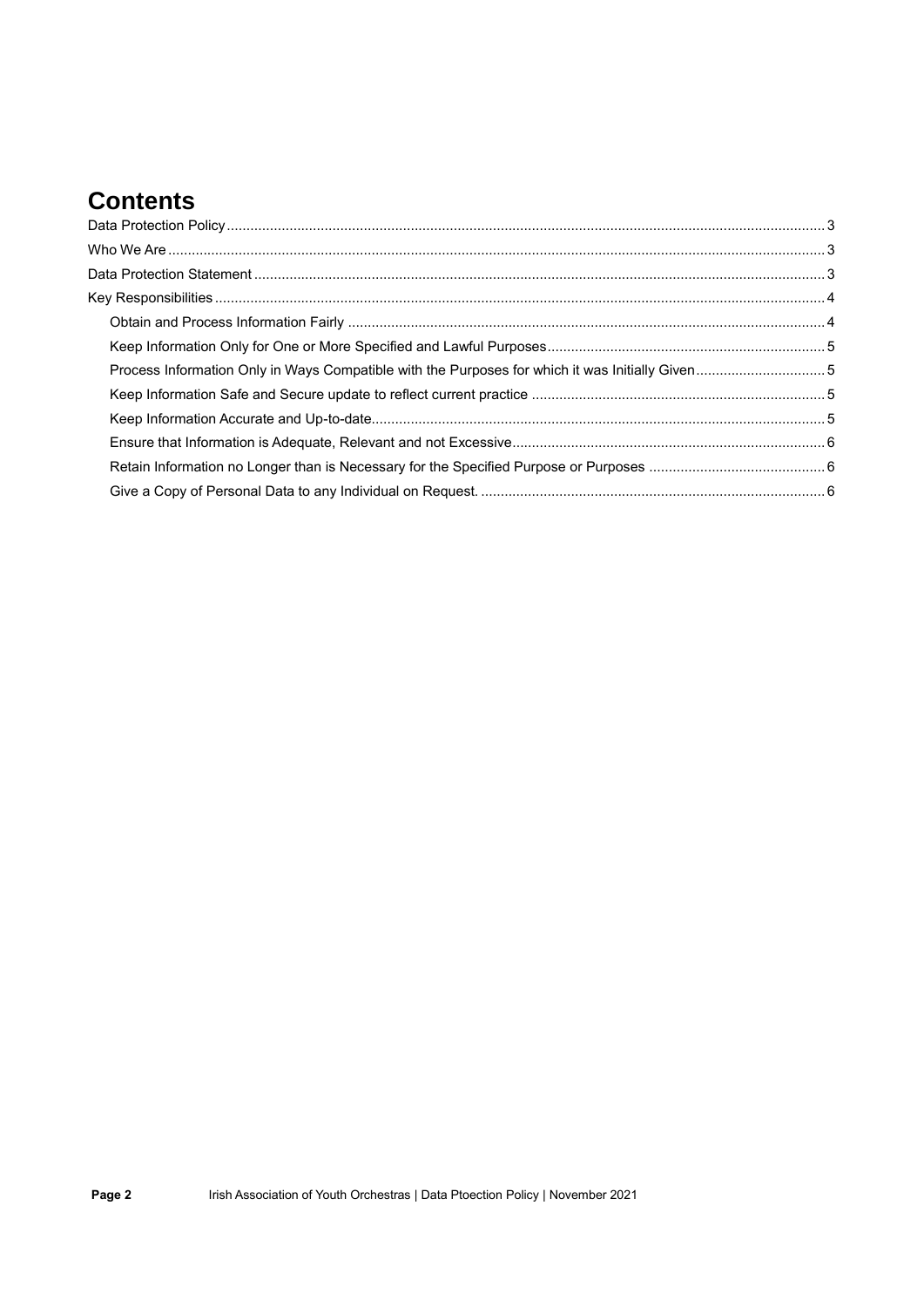## <span id="page-3-0"></span>**Data Protection Policy**

This Data Protection Policy provides information about the ways in which the Irish Association of Youth Orchestras CLG collects, stores and uses personal information relating to individuals and their rights in relation to that information.

### <span id="page-3-1"></span>**Who We Are**

We are the Irish Association of Youth Orchestras CLG, the all-Ireland resource organisation for youth orchestras.

We can be contacted by email at info@iayo.ie, by phone on +353 (0)21 421 5185, on mobile phone / WhatsApp on +353 (0)86 057 0062.

## <span id="page-3-2"></span>**Data Protection Statement**

- The Irish Association of Youth Orchestras CLG (IAYO) collects and processes data about individuals in order to provide the services that we offer and to ensure the wellbeing and safety of all those who participate in our activities.
- Any personal data that is provide to IAYO will be treated with the highest standards of security and confidentiality in accordance both with Irish and European Data Protection legislation (GDPR).
	- Further details on GDPR can be found at the website for the Data Protection Commissioner at www.dataprotection.ie.
- For the purposes of GDPR, IAYO will be the "controller" of all personal data held.
- We will use data only for the purpose(s) for which it has been obtained and those purposes will be clearly detailed on any forms on which information is requested by us.
- We will never sell your information.
- We may pass personal information to third parties who are service providers, agents and subcontractors to us for the purpose(s) of completing tasks and providing services to individuals on our behalf (i.e. for booking accommodation, insurance purposes or brochure production). In such cases, we disclose only the personal information that is necessary for the third party to deliver the service and we require them to keep information secure and not to use it for their own purposes.
- Information provided to IAYO may also be passed to third parties in fulfilment of our legal obligations. Disclosures required or permitted under law include:
	- $\circ$  serious concerns that there may be a threat to the safety or life of any person;
	- $\circ$  in the context of criminal behaviour and disclosures required by legal process;
	- o in the context of child safeguarding concerns.
- We reserve the right to amend this Data Protection Policy from time to time without prior notice. The most up-to-date version of this policy will be available on our website (www.iayo.ie). Amendments will not be made retrospectively.
- If you have any concerns or complaints, you can raise these with the board of IAYO or with the Data Protection Commissioner: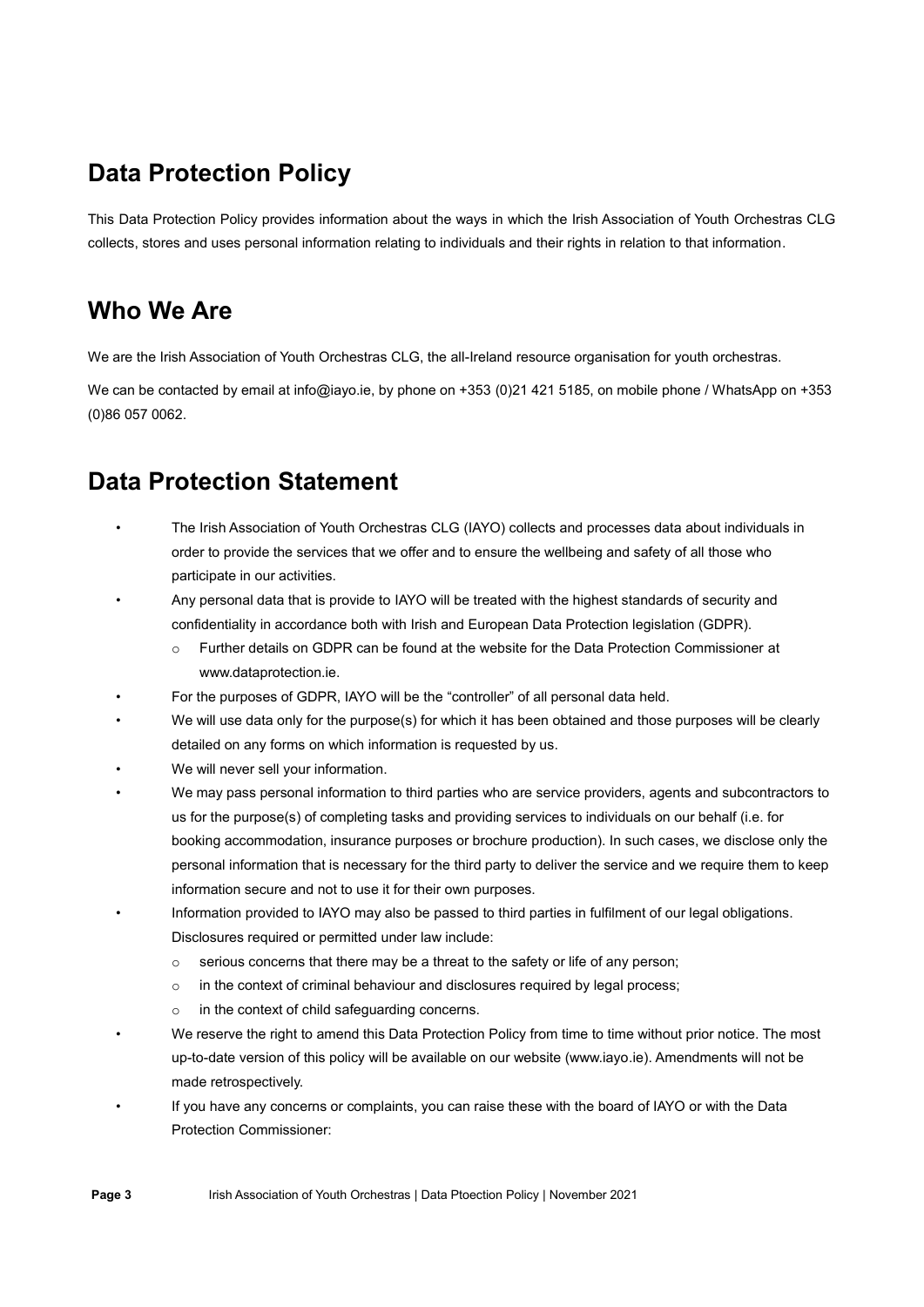www.dataprotection.ie/docs/complaints / +353 57 8684800

 Data Protection Commissioner, Canal House, Station Road, Portarlington, R32 AP23 County Laois

# <span id="page-4-0"></span>**Key Responsibilities**

IAYO has certain key responsibilities in relation to the information which we keep about individuals - on computer, in the cloud or in manual files. These may be summarised in terms of six "rules" or Data Protection Principles which we must follow:

- 1. Obtain and process the information fairly, transparently and legally ('lawfulness, fairness and transparency');
- 2. Keep it only for one or more specified and lawful purposes and process it only in ways compatible with the purposes for which it was given to us initially (purpose limitation);
- 3. Keep it safe and secure (integrity and confidentiality);
- 4. Keep it accurate and up-to-date (accuracy);
- 5. Ensure that it is adequate, relevant and not excessive (data minimisation);
- 6. Retain it no longer than is necessary for the specified purpose or purposes (storage limitation);
- 7. Give a copy of personal data to any individual on request.

### <span id="page-4-1"></span>**Obtain and Process Information Fairly, Transparently and Legally**

For data to be obtained fairly, individuals will, at the time the data is being collected, be directed to this policy and therefore made aware of:

- The identity of the data controller (Irish Association of Youth Orchestras CLG)
- The purpose(s) for which the data is being collected
- The person(s) to whom the data may be disclosed.
- Any other information that is necessary so that the processing may be fair.

IAYO will meet its obligations as follows:

- The informed consent of the individual will be sought before their data is processed;
- IAYO will ensure that collection of the data is justified under one of the other lawful processing conditions legal obligation, contractual necessity, consent, legitimate interest;
- Where IAYO intends to take photos or record activity on video, written consent will be required;
- Processing of the personal data will be carried out only as part of IAYO's lawful activities, and it will safeguard the rights and freedoms of the individuals;

**Page 4** Irish Association of Youth Orchestras | Data Ptoection Policy | November 2021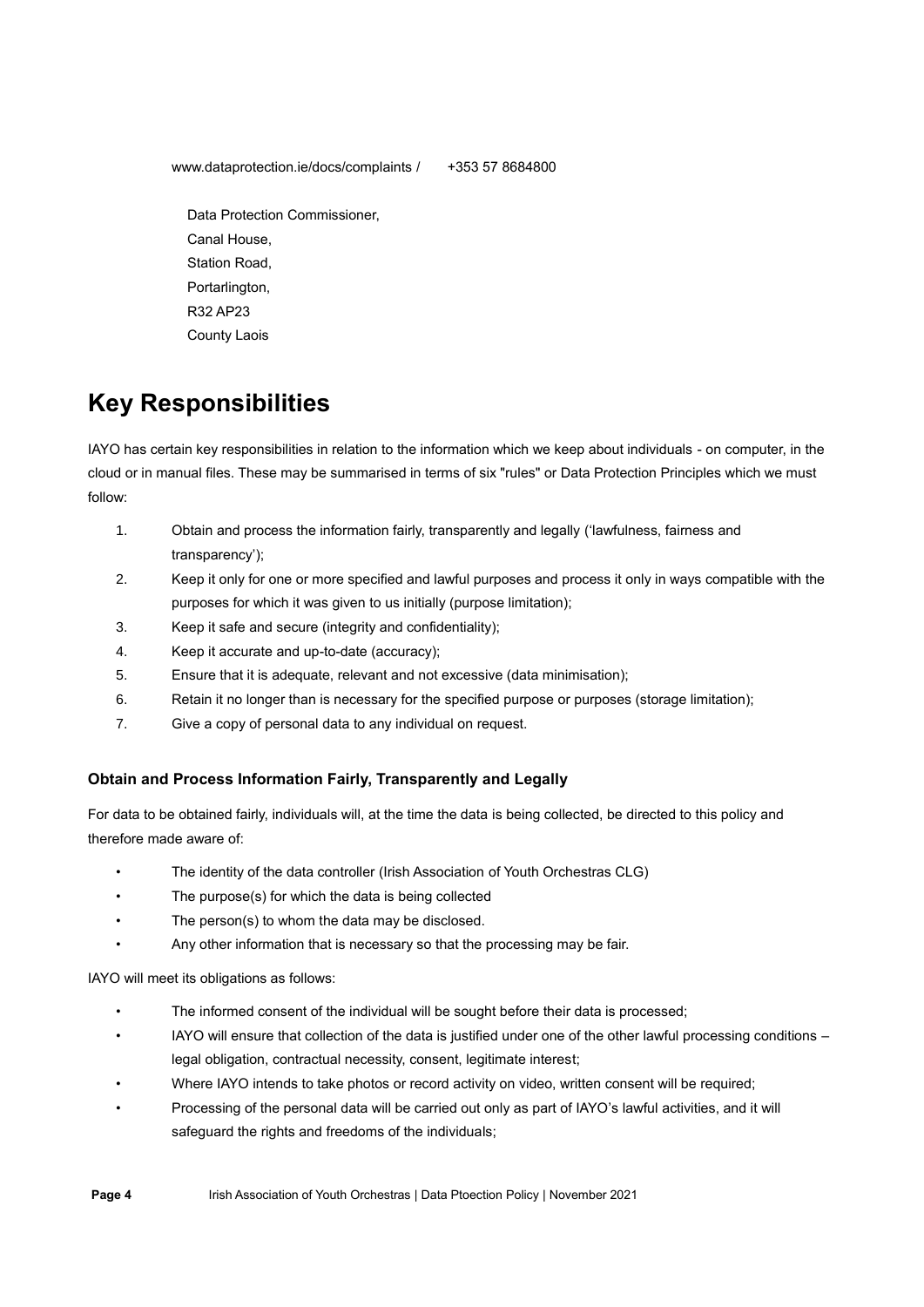### <span id="page-5-0"></span>**Keep Information Only for One or More Specified and Lawful Purposes**

During the process of its work, IAYO collects and retains data in relation to IAYO membership, course applications, player medical and rules forms, player teacher contact details, participants and staff tutors feedback, recruiting and managing contract staff, referencing staff, garda vetting, garda vetting for under 18s, mailing lists, trustees, managing full-time / permanent employees, job applications and recruitment, our friends programme, health and safety, child safeguarding, expenses and payroll.

The precise nature of information collected and processed, the legal grounds for processing and retention periods are set out in an information processing matrix that is reserved for internal use. Any person(s) or organisation(s) that have reasonable grounds shall be allowed to view relevant parts of the matrix.

### <span id="page-5-1"></span>**Process Information Only in Ways Compatible with the Purposes for which it was Initially Given**

IAYO will obtain data for purposes which are specific, lawful and clearly stated, in line with Article 6 of GDPR and in line with the purposes set out in our information processing matrix. Any individual will have the right to question the purpose(s) for which IAYO holds their data and IAYO will be able to clearly state that purpose or purposes. IAYO will ensure that data is not reused for a different purpose that the individual did not agree to or would reasonably expect.

### <span id="page-5-2"></span>**Keep Information Safe and Secure**

IAYO will employ the following standards of security in order to protect the personal data under its care.

- All electronically held information shall be password protected with information restricted to those staff and / or trustees that have need to access it.
- IAYO-owned computers shall be subject to full-disk encryption.
- For off-site work where information is required, such information shall be stored in password-protected files or on encrypted media and deleted once the off-site work is complete.
- All data will be kept within the EU in so far as this can be controlled.
	- o We rely on multi-national organisations operating in Ireland to comply with EU laws in this matter.
	- o A Data Protection Impact Assessment will be carried out when any new cloud-based personal-data storage and processing services are engaged.
- We implement generally-accepted standards of technology and operational security in order to protect personal data from loss, misuse, or unauthorised alteration or destruction.
- Special Categories of data in physical / paper formats (i.e. Garda vetting; personal data relating to children) shall be kept in secure locations.
- IAYO will use a recognised online secure payment system when taking payments online.
- IAYO will notify affected parties promptly in the event of any breach of personal data which might expose them to serious risk.

#### <span id="page-5-3"></span>**Keep Information Accurate and Up-to-date**

Insofar as is possible, IAYO will: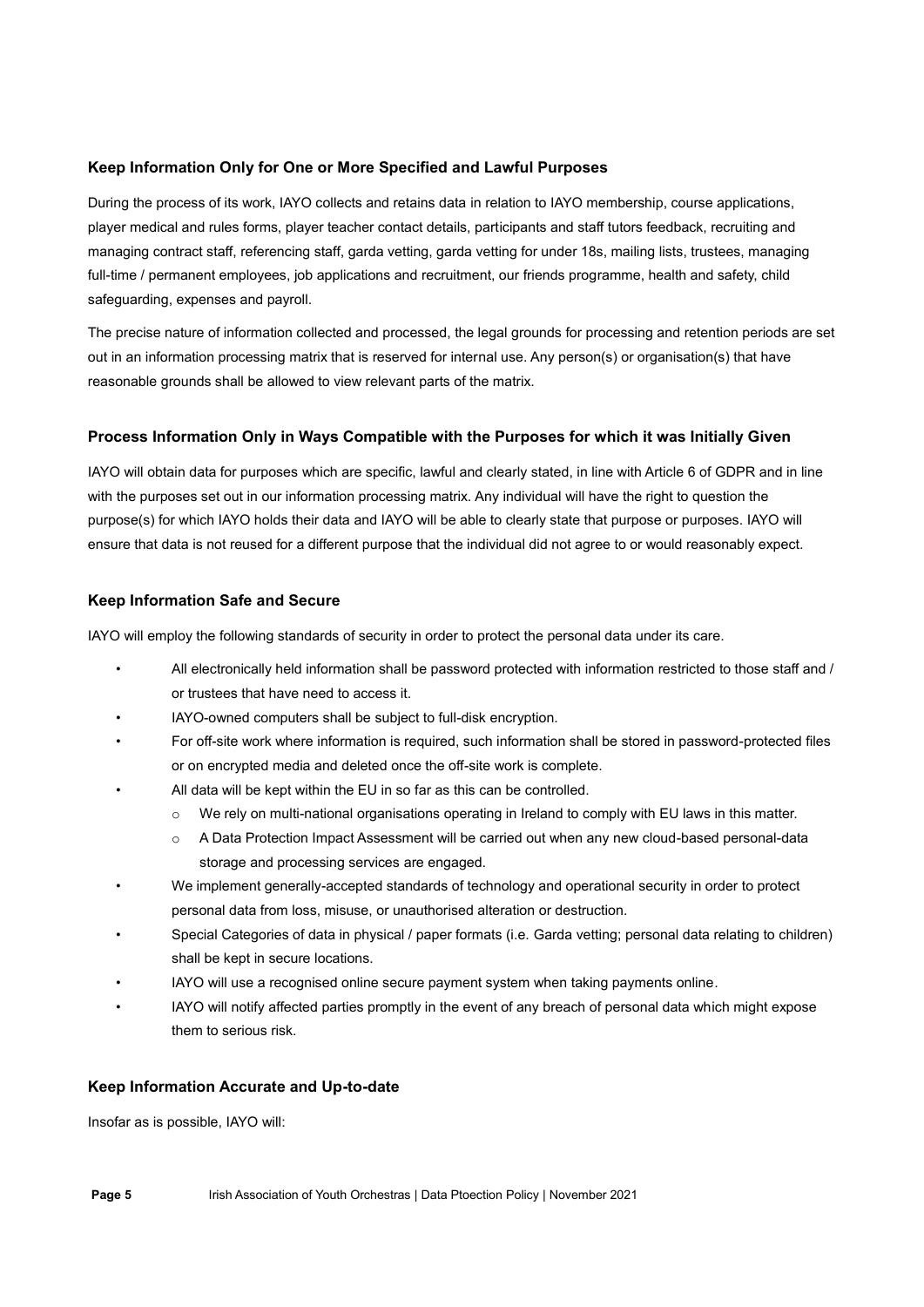- ensure that administrative and IT validation processes are in place to conduct regular assessments of data accuracy;
- conduct periodic reviews and audits to ensure that relevant data is kept accurate and up-to-date;
- conduct regular assessments in order to establish the need to keep personal data.

#### <span id="page-6-0"></span>**Ensure that Information is Adequate, Relevant and not Excessive**

IAYO will ensure that the data it processes in relation to individuals are relevant to the purposes for which those data are collected. Data which is not relevant to such processing will not be acquired or maintained. Personal data will only be disclosed in ways that are necessary or compatible with the purpose for which the data are kept. Special attention is paid to the protection of special categories of personal data, the disclosure of which would normally require explicit consent or one of the other specified lawful bases.

#### <span id="page-6-1"></span>**Retain Information no Longer than is Necessary for the Specified Purpose or Purposes**

IAYO has identified a range of data categories, with reference to the appropriate data retention period for each category. This applies to data in both a manual and electronic format.

Once the respective retention period has elapsed, IAYO undertakes to destroy, erase or otherwise put this data beyond use. Retention periods are set out in our information processing matrix. Any person(s) or organisation(s) that have reasonable grounds shall be allowed to view relevant parts of the matrix.

#### <span id="page-6-2"></span>**Give a Copy of Personal Data to any Individual on Request.**

Individuals whose data is collected and processed by IAYO have rights under the GDPR as follows:

- a) to access their personal data;
- b) to be provided with information about how their personal data is processed;
- c) to have their personal data corrected;
- d) to have their personal data erased in certain circumstances;
- e) to object to or restrict how their personal data is processed;
- f) to withdraw their permission to have their data processed;
- g) to have their personal data transferred to them or to another business in certain circumstances;
- h) to take any complaints about how we process their personal data to the Data Protection Commissioner: www.dataprotection.ie/docs/complaints/ +353 57 8684800

 Data Protection Commissioner, Canal House, Station Road, Portarlington, R32 AP23 County Laois